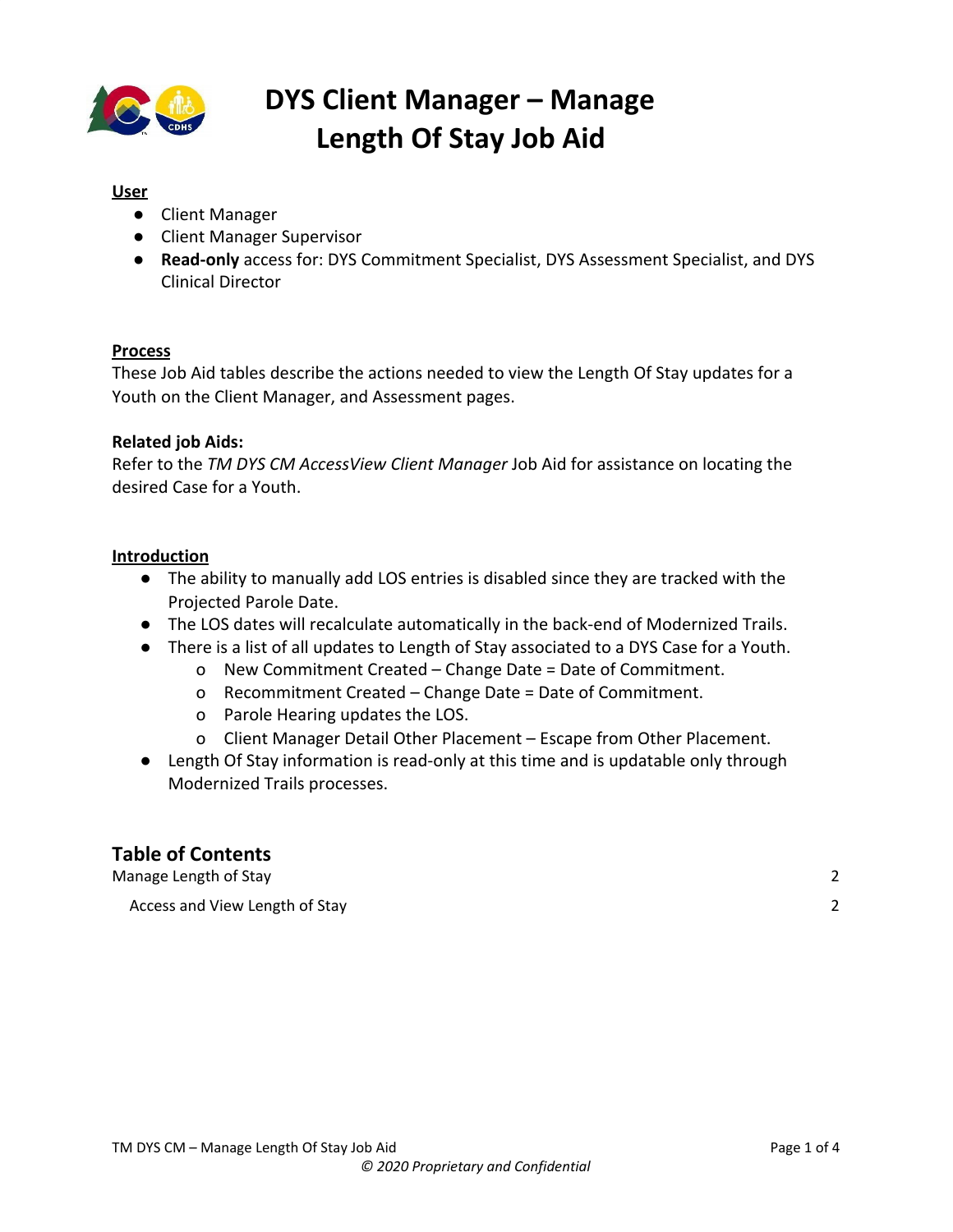

### <span id="page-1-0"></span>**Manage Length Of Stay**

### <span id="page-1-1"></span>*Access and View Length Of Stay*

● The default sort will be by Change Date with newest on top.

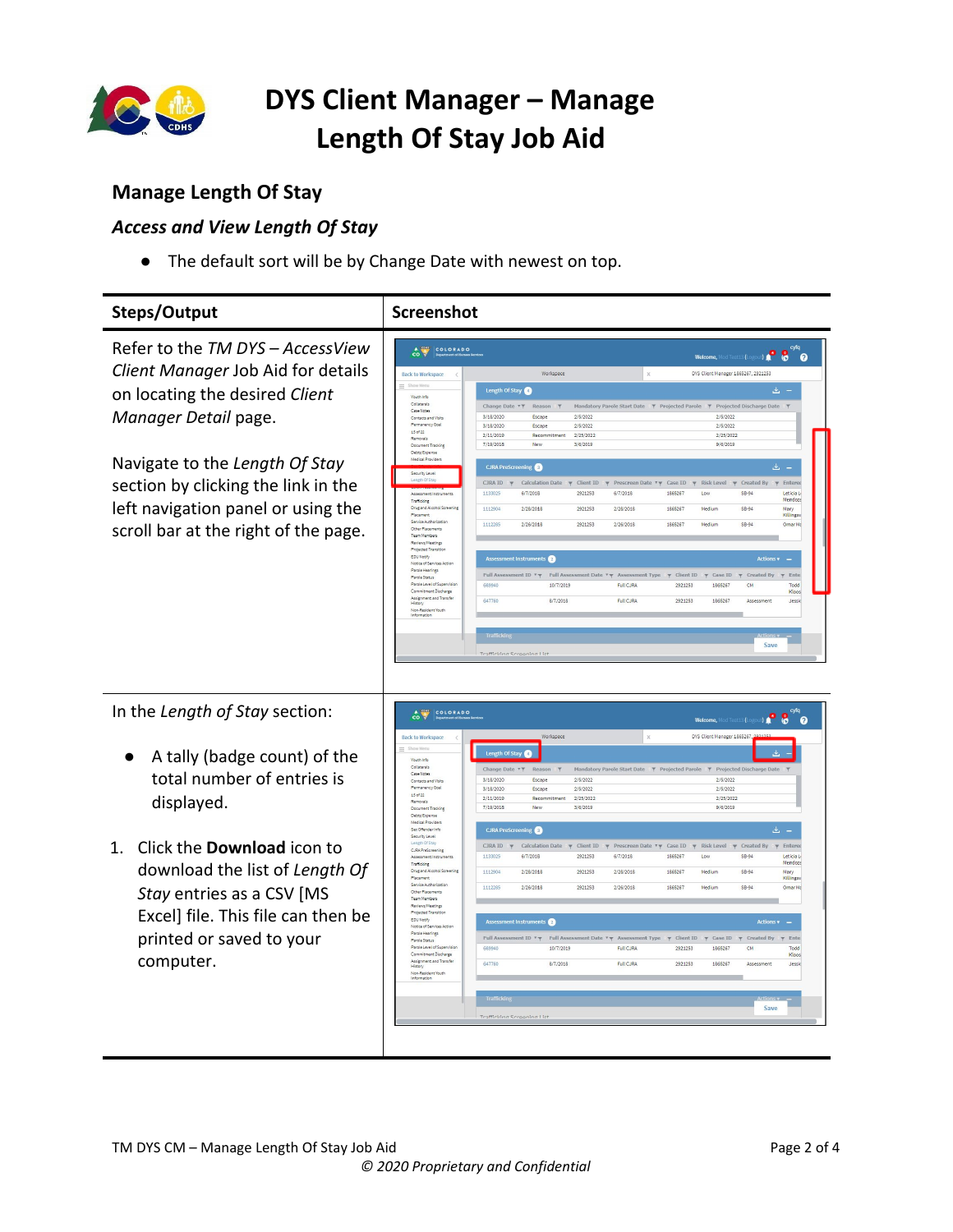